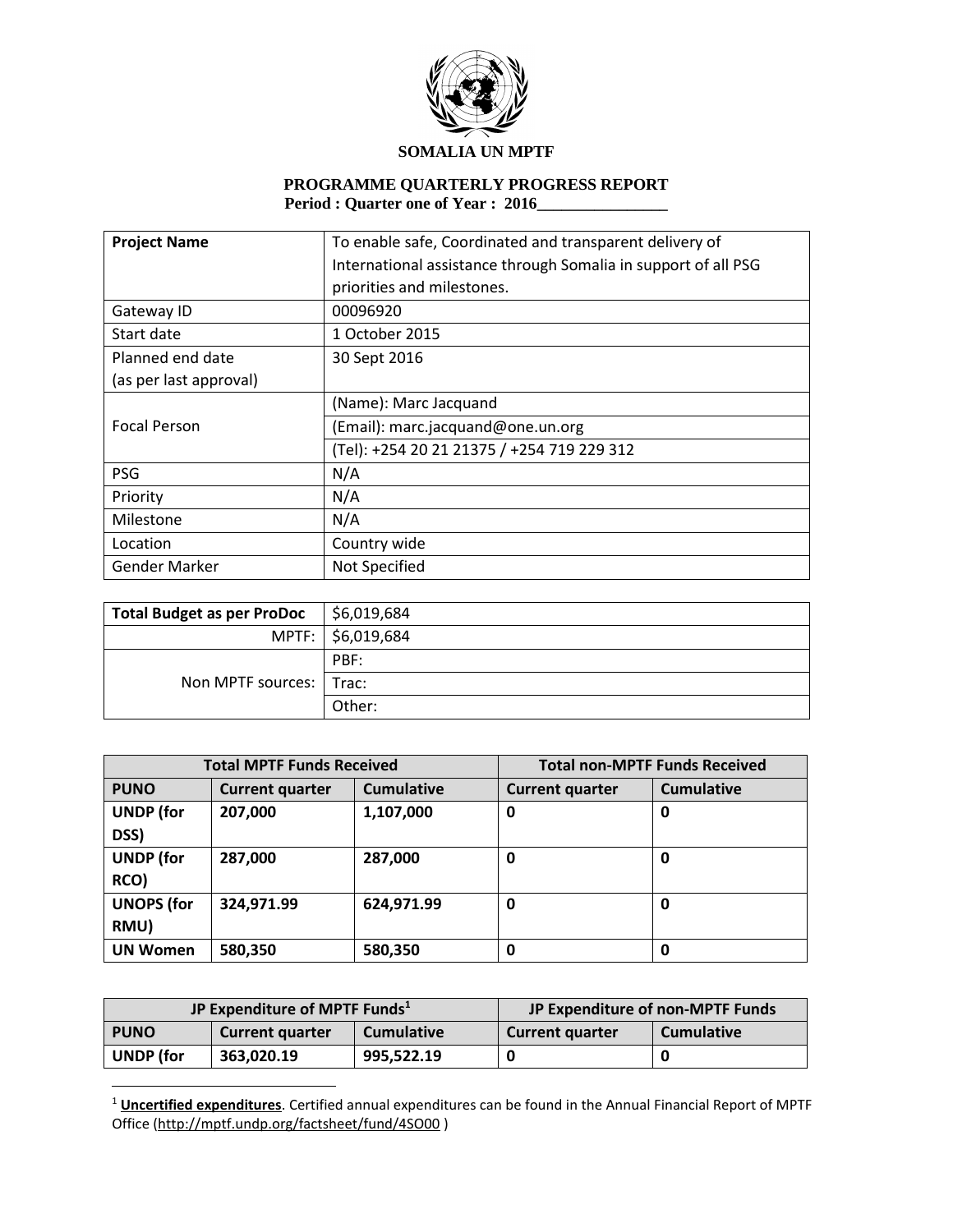

| DSS)              |            |            |   |   |
|-------------------|------------|------------|---|---|
| <b>UNDP</b> (for  | 31,055     | 31,055     | u | O |
| RCO)              |            |            |   |   |
| <b>UNOPS (for</b> | 332,551.71 | 414,064.45 | U | 0 |
| RMU)              |            |            |   |   |
| <b>UN Women</b>   | 24,598     | 149,788    | U | 0 |

#### **SITUATION UPDATE**

There have been no significant changes in the context in which the Joint Programme on Enablers is being implemented since the last quarter of 2015. Security, risk management and coordination requirements continue to be high, in light of the highly volatile and complex operating environment**.** During the reporting period, operational challenges requiring enabling support have included, *inter alia*, the organization of the SDRF meetings in Mogadishu, the HALCF in Somaliland, a series of high profile VIP visits in Somalia, on-going negotiations over the SPU in Somaliland and Puntland, and renovations of the Conoco Airstrip.

## **QUARTERLY PROGRESS REPORT RESULTS MATRIX**

# **OUTCOME STATEMENT**

# Coordinated, transparent and safe delivery of International assistance throughout Somalia.

N/A

 $\overline{\phantom{a}}$ 

**SUB-OUTCOME 1 STATEMENT**

| <b>UNDSS</b>                                           |                                                              |                                           |                          |
|--------------------------------------------------------|--------------------------------------------------------------|-------------------------------------------|--------------------------|
| <b>Output 1: Security Aircraft capacity maintained</b> |                                                              |                                           |                          |
|                                                        |                                                              | PROGRESS ON OUTPUT INDICATOR <sup>2</sup> |                          |
| <b>INDICATOR</b>                                       | <b>TARGET</b>                                                | <b>THIS QUARTER</b>                       | <b>CUMULATIVE</b>        |
| Security aircraft is able to respond to urgent         | Capacity maintained                                          | Capacity maintained                       | Capacity maintained      |
| security needs or to assess newly recovered            |                                                              | (within current)                          | (within current          |
| areas                                                  |                                                              | requirements, which                       | requirements, which      |
|                                                        |                                                              | will require upgrades in                  | will require upgrades in |
|                                                        |                                                              | 2016)                                     | 2016)                    |
|                                                        | <b>Output 2: Medical Emergency Response Team capacitated</b> |                                           |                          |
| # of teams providing MERT coverage in                  | <b>MERT</b> team                                             | MERT team established                     | MERT team established    |
| Somalia                                                | established in                                               | in Dolow, with limited                    | in Dolow, with limited   |
|                                                        | Dolow                                                        | operational capacity                      | operational capacity     |
|                                                        |                                                              | (accommodation/office)                    | (accommodation/offic     |
|                                                        |                                                              | space)                                    | e space)                 |
|                                                        |                                                              |                                           |                          |
| <b>Output 3: Enhanced protected security</b>           |                                                              |                                           |                          |
| Armored vehicles available to enable                   | 4-6 vehicles are                                             | N/A                                       | 3 vehicles replaced      |

<sup>&</sup>lt;sup>2</sup> Fill in only the numbers or yes/no; no explanations to be given here.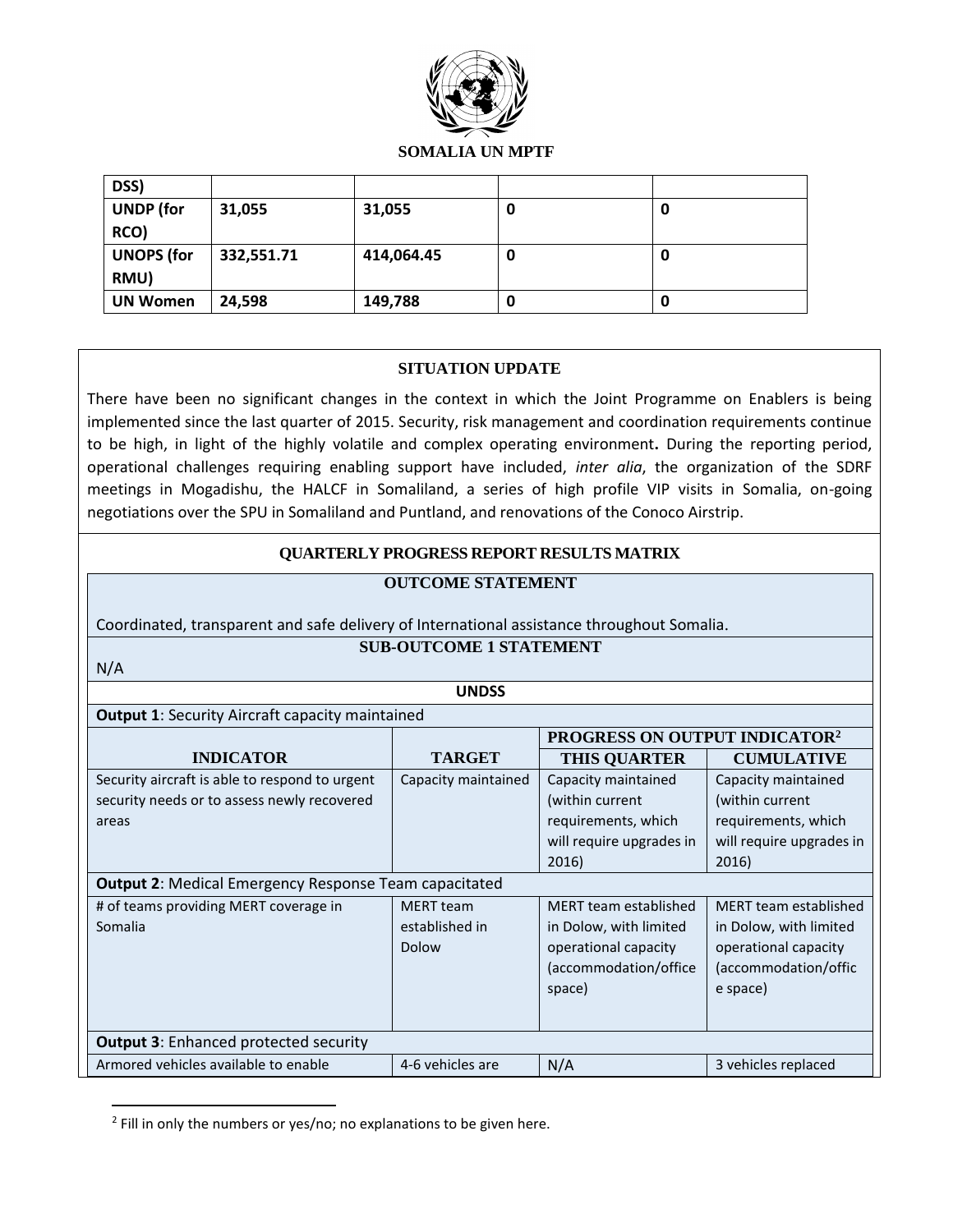

| transport of staff                                                                 | replaced with new       |                            |                       |
|------------------------------------------------------------------------------------|-------------------------|----------------------------|-----------------------|
|                                                                                    | armored vehicles        |                            |                       |
|                                                                                    |                         |                            |                       |
|                                                                                    |                         |                            |                       |
| <b>Output 4: Airport road security (NISA project)</b>                              |                         |                            |                       |
| Airport road security                                                              | <b>NISA security</b>    | NISA security apparatus    | <b>NISA security</b>  |
|                                                                                    | apparatus on            | on airport road            | apparatus on airport  |
|                                                                                    | airport road            | maintained                 | road maintained       |
|                                                                                    | maintained              |                            |                       |
|                                                                                    |                         |                            |                       |
|                                                                                    |                         |                            |                       |
|                                                                                    | <b>RCO</b>              |                            |                       |
| Output 1: Ensure the effective implementation of the ISF & New Deal Somali Compact |                         |                            |                       |
| Increased volume of funds through the o UN                                         | 5 Joint Programmes      | 1 additional Joint         | 10 Joint Programmes   |
| <b>MPTF</b>                                                                        | funded by the           | Programme funded           | funded by the UN      |
|                                                                                    | UNMPTF; \$50            | under the UN MPTF          | MPTF; \$142 million   |
|                                                                                    | million                 | (Women                     | committed; 20% of UN  |
|                                                                                    | capitalization; 25%     | Empowerment); \$19         | development funding   |
|                                                                                    | of UN development       | million additional         | through the UN MPTF   |
|                                                                                    | funding through the     | donor resources            |                       |
|                                                                                    | UN MPTF (for all of     | committed to the UN        |                       |
|                                                                                    | 2016                    | <b>MPTF</b>                |                       |
| Increased support to implementation<br>of                                          | Conclusion of the       | ISF monitoring halted;     | The ISF monitoring    |
| Compact and ISF events                                                             | <b>ISF</b> and          | <b>Common Country</b>      | completed in February |
|                                                                                    | achievement of 90%      | <b>Analytical Exercise</b> | 2016 showed that, 32  |
|                                                                                    | of the milestones       | developed, and ISF         | milestones are on-    |
|                                                                                    | (for all of 2016)       | review initiated (for      | track (60%), 12       |
|                                                                                    |                         | conclusion in Q3)          | milestones are (23%)  |
|                                                                                    |                         |                            | off-track and 9       |
|                                                                                    |                         |                            | milestones (58%)      |
|                                                                                    |                         |                            | delayed.              |
| Output 2: Improve the coherence and impact of the UN system in Somalia             |                         |                            |                       |
| Support to UN Joint Programming sustained                                          | 6 Joint Programmes      | New Joint                  | 9 Joint Programmes    |
|                                                                                    | under implementation;   | Programme                  | under implementation; |
|                                                                                    | RCO consolidation of    | developed (Women           | Quarterly reporting   |
|                                                                                    | reporting to MPTF       | Empowerment)               | system and capacities |
|                                                                                    |                         |                            | in place              |
|                                                                                    | (for all of 2016)       |                            |                       |
| Number of common analytical products                                               | 3 UNCT analytical       | <b>Common Country</b>      | Three (3) UNCT        |
|                                                                                    | pieces developed that   | Analytical exercise        | analytical pieces     |
|                                                                                    | support UN system       | developed; Cost of         | developed (Civil      |
|                                                                                    | programming (for all of | Delivery research          | Society engagement,   |
|                                                                                    | 2016)                   | completed; one             | <b>Common Country</b> |
|                                                                                    |                         | research piece on          | Analytical Exercise;  |
|                                                                                    |                         | stabilization related      | Cost of Delivery)     |
|                                                                                    |                         | communication              |                       |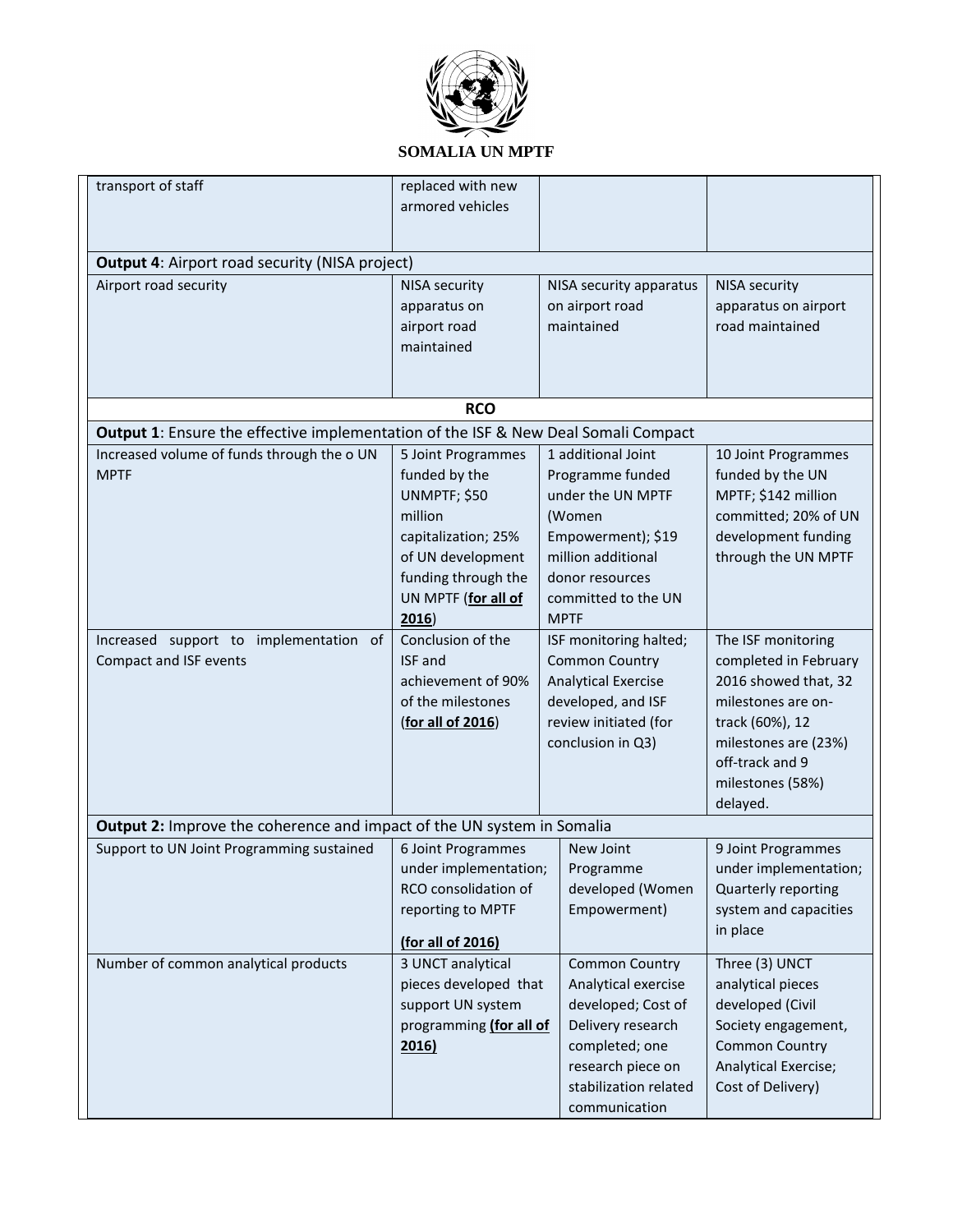

#### initiated Level of UN system wide integration (Low, Medium, High) 2016: High - ISF (or UNDAF) revised, and new UN plan developed between mission and UNCT Common Country Analytical Exercise developed, and ISF review initiated (for conclusion in Q3); Joint UNSOM-UNCT regional strategies initiateed Common Country Analytical Exercise developed, and ISF review initiated (for conclusion in Q3) **Output 3:** Support effective international engagement in Somalia Effective UN-Donor forums sustained 2016: DPF carried out in accordance with 2015 feedback (it may be part of government-led meetings) DPF forum discontinued DPF forum discontinued Increased support to donor engagement across Somalia 2016: Quarterly RC briefings; local donor briefings and mission support upon request Monthly MPTF donor briefings held; donor missions and requests supported; Supported international participation in HALCF in Somaliland; Supported UN Security Council visit Monthly donor briefings held; donor missions and requests supported; Supported donor/international community engagement on HLPF; Supported international participation in HALCF in Somaliland; Supported UN Security Council visit **Output 4:** Effective programme management Increased RCO donor outreach and reporting 2016: 3 donor briefings/presentation on results, activities and budget; 100% on time donor reporting 1 DRSG/RC/HC donor briefing (June) 1 DSRSG/RC/HC donor briefing; 1 donor briefing to SDG on Enabler programme and Cost of Delivery held in March; Quarterly reports issued on time; monthly donor briefings organized **RMU Output 1**: Enhanced collective risk management approaches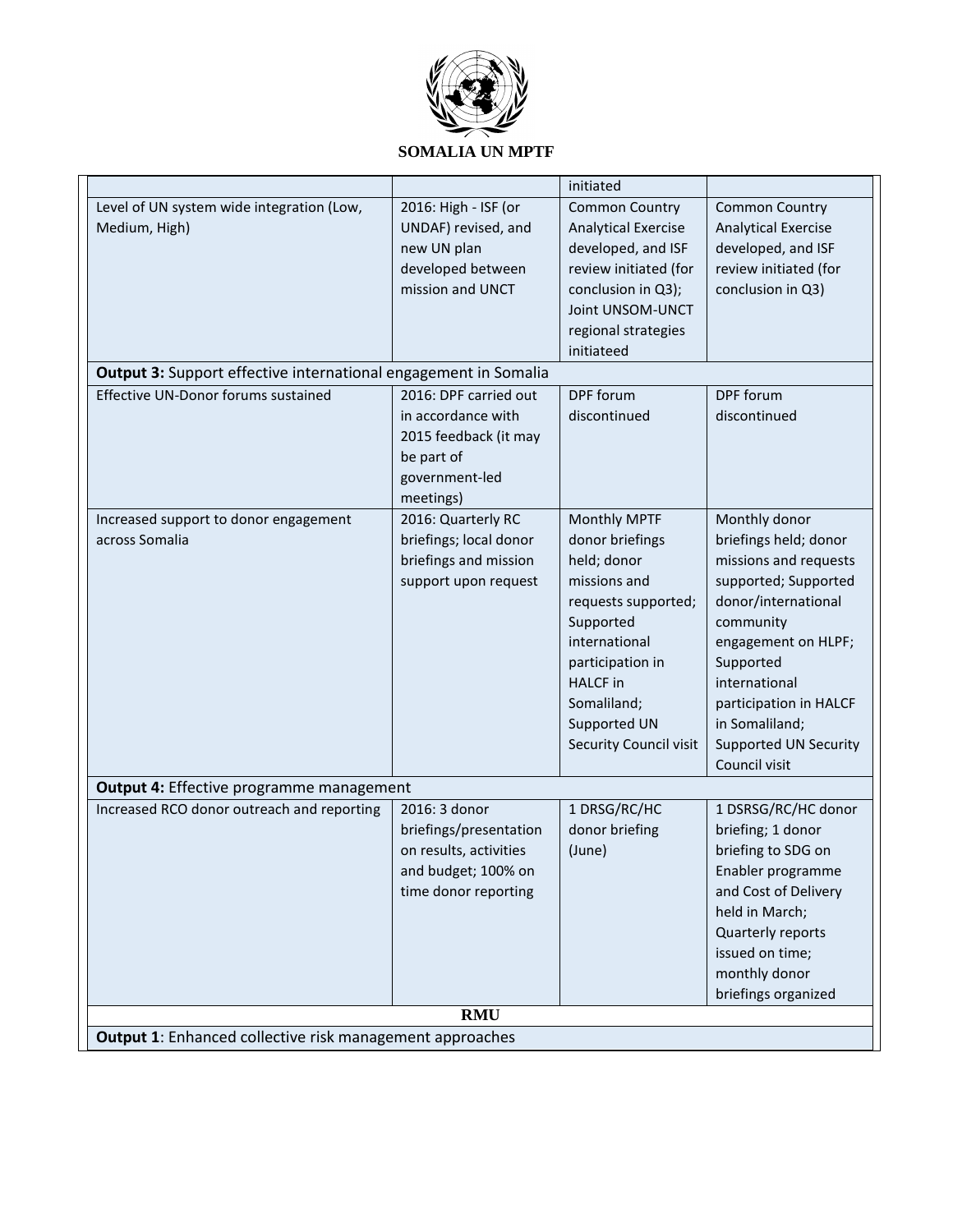

| Number of collective tools agreed and used<br>by the UNCT                                                  | 2016:<br>(2)<br>two<br>additional<br>risk<br>tools<br>management<br>agreed by the UNCT      | N/A                                                                                                               | One (1) Internal<br>Investigation<br>Information sharing<br>protocol for UN<br>developed (not<br>endorsed yet)                                                                                                                     |
|------------------------------------------------------------------------------------------------------------|---------------------------------------------------------------------------------------------|-------------------------------------------------------------------------------------------------------------------|------------------------------------------------------------------------------------------------------------------------------------------------------------------------------------------------------------------------------------|
| Number of collective tools agreed and used<br>between UN, NGOs, and donors                                 | 2016:<br>Two<br>risk<br>tools<br>management<br>approved<br>by<br>Multi-<br>Party Risk Forum | (1)<br>Risk<br>One<br>Management<br>Manual<br>translated<br>Somali<br>into<br>for<br><b>NGOs</b>                  | Two (2) Risk<br>Management Manual<br>developed and<br>endorsed for NGOs<br>(English & Somali; One<br>(1) Report/research<br>paper developed -<br>'Money Transfer<br>Operators & Somalia:<br>Risks, Challenges &<br>lessons learnt' |
| Output 2: Increased information sharing, both within the UN and between the UN, government donors, and NGO |                                                                                             |                                                                                                                   |                                                                                                                                                                                                                                    |
| Increase in contract value in CIMS (internal                                                               | 2016: \$4 billion                                                                           | \$108 million added                                                                                               | \$4.38 billion                                                                                                                                                                                                                     |
| to UN)                                                                                                     |                                                                                             | during the reporting<br>period                                                                                    |                                                                                                                                                                                                                                    |
| Number of NGO, donor, or gov request to<br><b>RMU</b>                                                      | 2016: Ten requests for<br>technical assistance<br>with RMU feedback                         | 15 requests<br>received (7 UN<br>agencies; 6<br>International NGOs;<br>2 Government)<br>received and<br>addressed | 21 requests received<br>(10 UN agencies; 8<br>International NGOs; 3<br>Government) received<br>and addressed                                                                                                                       |
| Output 3: Organizational risk management capabilities strengthened                                         |                                                                                             |                                                                                                                   |                                                                                                                                                                                                                                    |
| Number of Risk Assessments completed<br>annually                                                           | 2016:20                                                                                     | Five (5) Partner risk<br>assessments<br>completed 2 Project<br><b>Risk Assessments</b><br>completed               | 12 risk assessments<br>completed                                                                                                                                                                                                   |
| Number of training services provided to UN<br>agencies, NGOs, and/or government<br>counterparts            | 2016: 50 on-line<br>trainings completed; 2<br>in-class trainings<br>delivered               | 97 on-line<br>registrations; 33 <sup>3</sup><br>completions; One<br>(1) in class training                         | 222 $4$ on-line<br>registrations; 93<br>completions; One (1) in<br>class training                                                                                                                                                  |
| Integrated Risk analysis products delivered                                                                | 2016: 3 delivered for                                                                       | 1 Integrated Risk                                                                                                 | 2 Integrated Risk                                                                                                                                                                                                                  |

 $3$  This includes all students who might have registered in previous periods but completed in current quarter.

 $\overline{a}$ 

<sup>4</sup> The total is (125+97), the previous report indicates 123 for Q1, the difference is caused by the lag in activating students. i.e.

The student was created in Q1 but given access in Q2.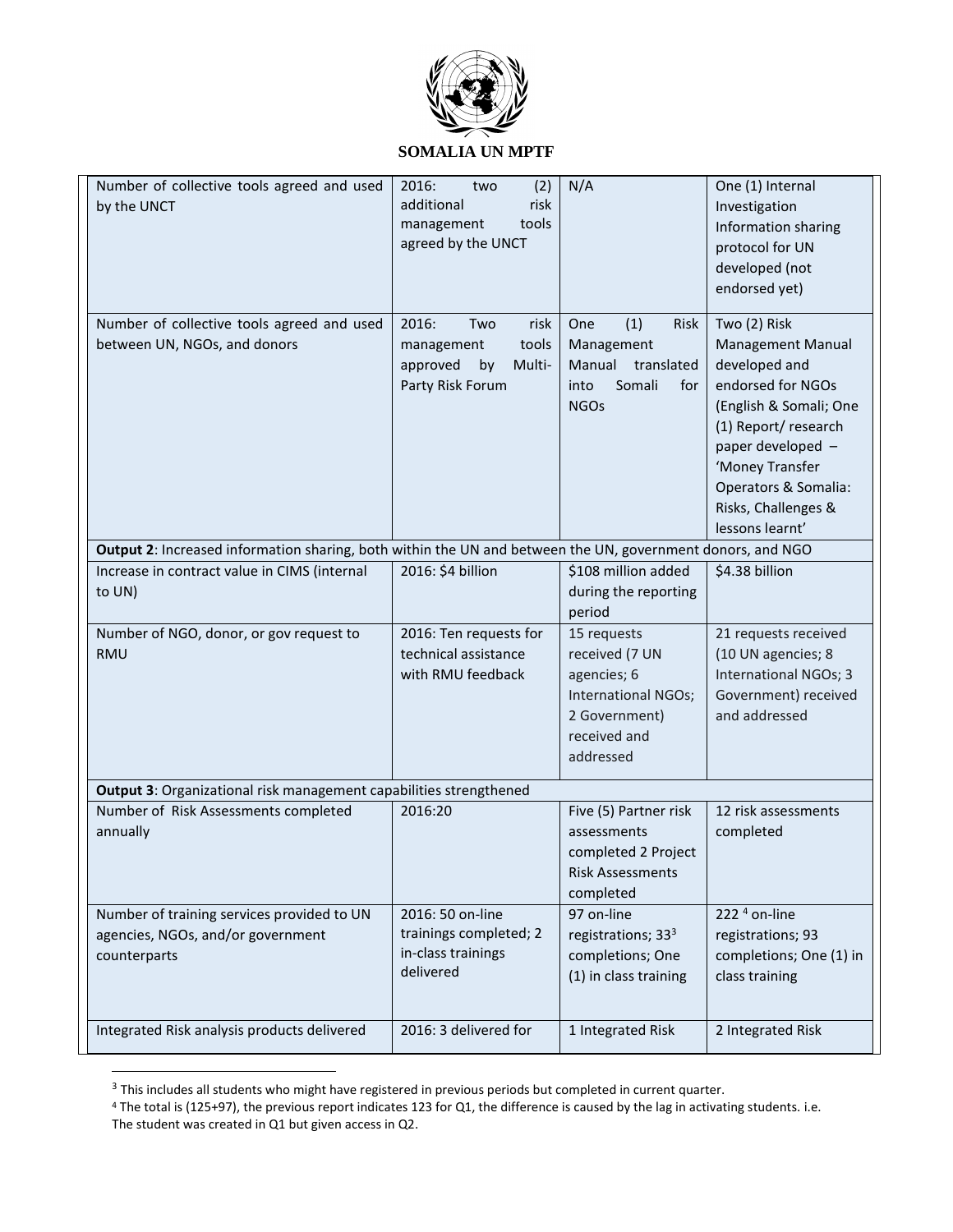

|                                                                        | SMG                                  | Analysis Report                                  | Analysis Report                           |
|------------------------------------------------------------------------|--------------------------------------|--------------------------------------------------|-------------------------------------------|
|                                                                        |                                      | completed                                        | completed                                 |
| Number of monitoring services provided to                              | 2016: 10 monitoring                  | 3 (entity monitoring                             | 6 monitoring missions                     |
| UN agencies                                                            | missions                             | support and GPS                                  |                                           |
|                                                                        |                                      | mapping missions)                                |                                           |
| UN MPTF Risk Management strategy                                       | 2016: UN-WB-                         | 3 RMG meetings                                   | 4 RMG meetings have                       |
| implemented                                                            | Government-Donor                     | during the reporting                             | been conducted                            |
|                                                                        | <b>Trust Fund risk</b>               | period (monthly),                                | between March - June                      |
|                                                                        | meetings; risk                       | three new risks                                  | 2016; risk                                |
|                                                                        | management<br>dashboard operational; | assessed (2 April &                              | management                                |
|                                                                        | <b>UN MPTF risk</b>                  | one in June); Risk                               | dashboard operational;                    |
|                                                                        | management input into                | update/analysis                                  | <b>UN MPTF risk</b>                       |
|                                                                        | MPTF annual report                   | calendar endorsed                                | management input                          |
|                                                                        |                                      | by the RMG; UN                                   | provided to MPTF                          |
|                                                                        |                                      | <b>MPTF</b> risk                                 | annual and quarterly                      |
|                                                                        |                                      | management input                                 | report; three new risks                   |
|                                                                        |                                      | provided to MPTF                                 | have been assessed (2                     |
|                                                                        |                                      | quarterly reports.                               | April & one in June);                     |
|                                                                        |                                      | <b>Findings from MPTF</b><br>risk analysis to be | Risk update/analysis<br>calendar has been |
|                                                                        |                                      | presented                                        | endorsed by the RMG                       |
|                                                                        |                                      | (document                                        | in June. Findings from                    |
|                                                                        |                                      | completed) during                                | MPTF risk analysis to                     |
|                                                                        |                                      | the third quarter                                | be presented                              |
|                                                                        |                                      | 2016.                                            | (document completed)                      |
|                                                                        |                                      | MPTF inter-                                      | during the third                          |
|                                                                        |                                      | programme risk                                   | quarter 2016. MPTF                        |
|                                                                        |                                      | analysis is ongoing                              | inter-programme risk                      |
|                                                                        |                                      | and will be                                      | analysis is ongoing and                   |
|                                                                        |                                      | presented to MPTF                                | will be presented to                      |
|                                                                        |                                      | RMG meeting in                                   | MPTF RMG meeting in                       |
|                                                                        |                                      | August 2016                                      | August 2016.                              |
| Output 4: Enhanced engagement for collective risk management solutions |                                      |                                                  |                                           |
| Frequency of RWG meetings                                              | 2016: 8                              | <b>Regular meetings</b>                          | Regular meetings re-                      |
|                                                                        |                                      | re-established-                                  | established - now                         |
|                                                                        |                                      | now bimonthly; One                               | bimonthly; One (1)                        |
|                                                                        |                                      | (1) meeting                                      | meeting convened;                         |
|                                                                        |                                      | convened (June) ;                                | Three (3) virtual                         |
|                                                                        |                                      | Two (2) virtual                                  | meetings                                  |
|                                                                        |                                      | meetings                                         |                                           |
| Frequency of Multi-party Forum meetings                                | 2016:6                               | 2 meetings                                       | 2 meetings completed                      |
|                                                                        |                                      | completed in May                                 |                                           |
|                                                                        |                                      | and June                                         |                                           |
| CIMS development                                                       | 2016: tbd                            | Multi-ratings                                    | Two (2) database                          |
|                                                                        |                                      | functionality                                    | multi-party-                              |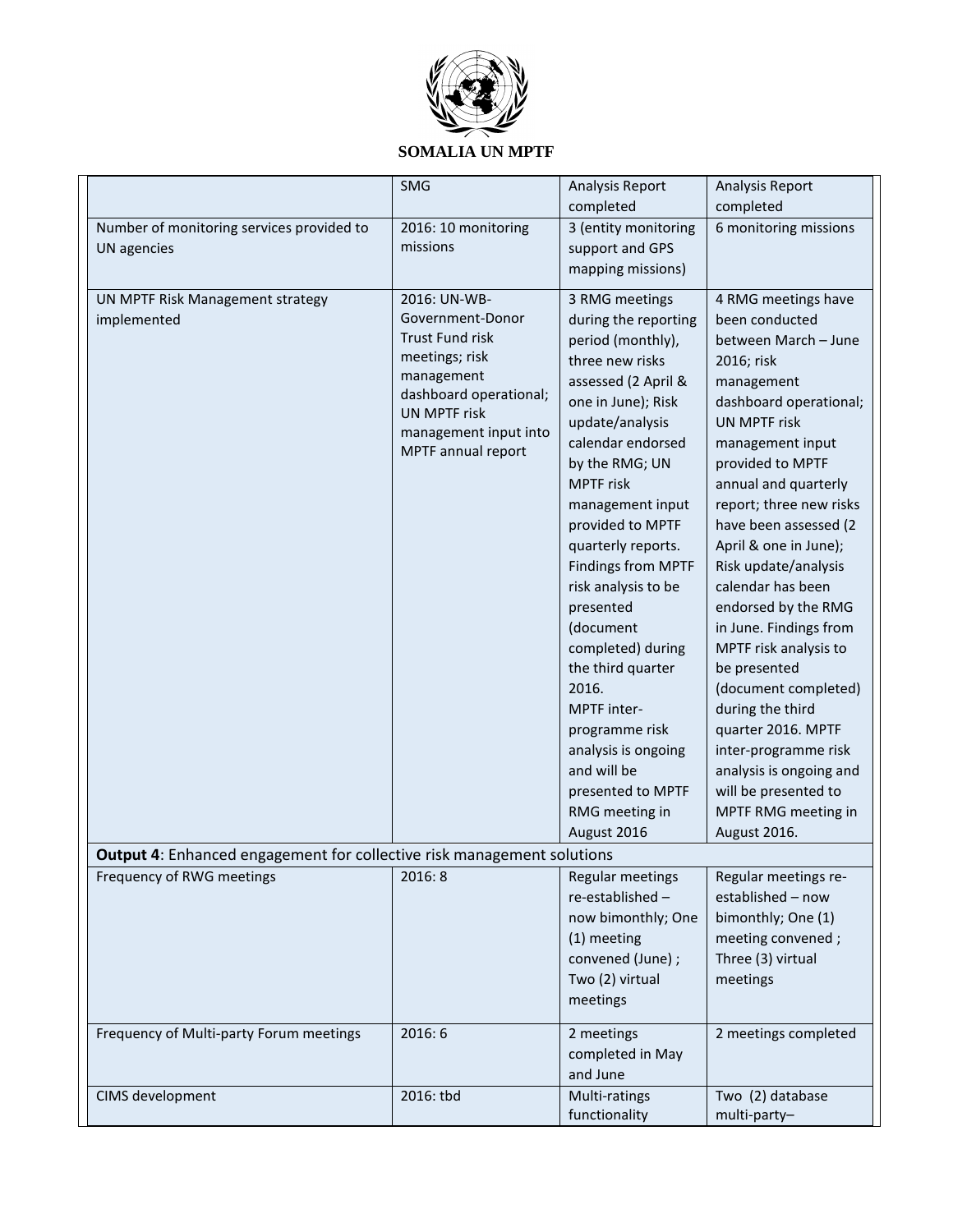

| Increased communication/outreach<br>initiatives                                                                                                    | 2016: three NGO<br>outreach events                                        | implemented;<br>1 data sharing<br>meeting held<br>(integrated into the<br>MPRWG forum)<br>1 presentation to<br><b>NGO Country</b><br>Directors on RMU's        | information sharing<br>meeting held ; CIMS<br><b>United Nations</b><br><b>Security Council</b><br><b>Resolutions tool</b><br>upgraded with 1026<br>entities; 2015 Somalia<br><b>Eritrea Monitoring</b><br>Group Data uploaded;<br>Investigations<br>Summary tool<br>developed; Multi-<br>ratings functionality<br>implemented;<br>1 data sharing meeting<br>held (integrated into<br>the MPRWG forum)<br>$\overline{4}$ |
|----------------------------------------------------------------------------------------------------------------------------------------------------|---------------------------------------------------------------------------|----------------------------------------------------------------------------------------------------------------------------------------------------------------|-------------------------------------------------------------------------------------------------------------------------------------------------------------------------------------------------------------------------------------------------------------------------------------------------------------------------------------------------------------------------------------------------------------------------|
|                                                                                                                                                    |                                                                           | role, vision and<br>requirements<br>beyond 2015                                                                                                                |                                                                                                                                                                                                                                                                                                                                                                                                                         |
|                                                                                                                                                    |                                                                           | <b>Translated the Risk</b><br>Management<br>Guidance document<br>for NGOs into<br>Somali dialect for<br>wider dissemination<br>especially among<br>local NGOS. |                                                                                                                                                                                                                                                                                                                                                                                                                         |
| <b>Output 5: Effective programme management</b>                                                                                                    |                                                                           |                                                                                                                                                                |                                                                                                                                                                                                                                                                                                                                                                                                                         |
| Completion rate of Project Board<br>recommendations                                                                                                | 2016: 100%, including<br>project review<br>completed by<br>September 2016 | N/A                                                                                                                                                            | N/A                                                                                                                                                                                                                                                                                                                                                                                                                     |
| Number of Project Board meetings                                                                                                                   | 2016:2                                                                    | $\mathbf{0}$                                                                                                                                                   | $\mathbf{0}$                                                                                                                                                                                                                                                                                                                                                                                                            |
| Project Expenditure rate                                                                                                                           | 2016: 90%                                                                 | 20.44% (current<br>expenditure/overall<br><b>UNOPS budget)</b>                                                                                                 | 31.41% (cumulative<br>expenditure/overall<br><b>UNOPS budget)</b>                                                                                                                                                                                                                                                                                                                                                       |
|                                                                                                                                                    | <b>UN Women</b>                                                           |                                                                                                                                                                |                                                                                                                                                                                                                                                                                                                                                                                                                         |
| Output 1: Side event organized at the High Level Partnership Forum in Istanbul in February 2015 with the view                                      |                                                                           |                                                                                                                                                                |                                                                                                                                                                                                                                                                                                                                                                                                                         |
| to ensuring donor commitments to UNSCR1325 on Women, Peace and Security and its subsequent resolutions<br>Level of commitment of donors and Somali | Side event organized,<br>commitments reflected                            | achieved                                                                                                                                                       | achieved                                                                                                                                                                                                                                                                                                                                                                                                                |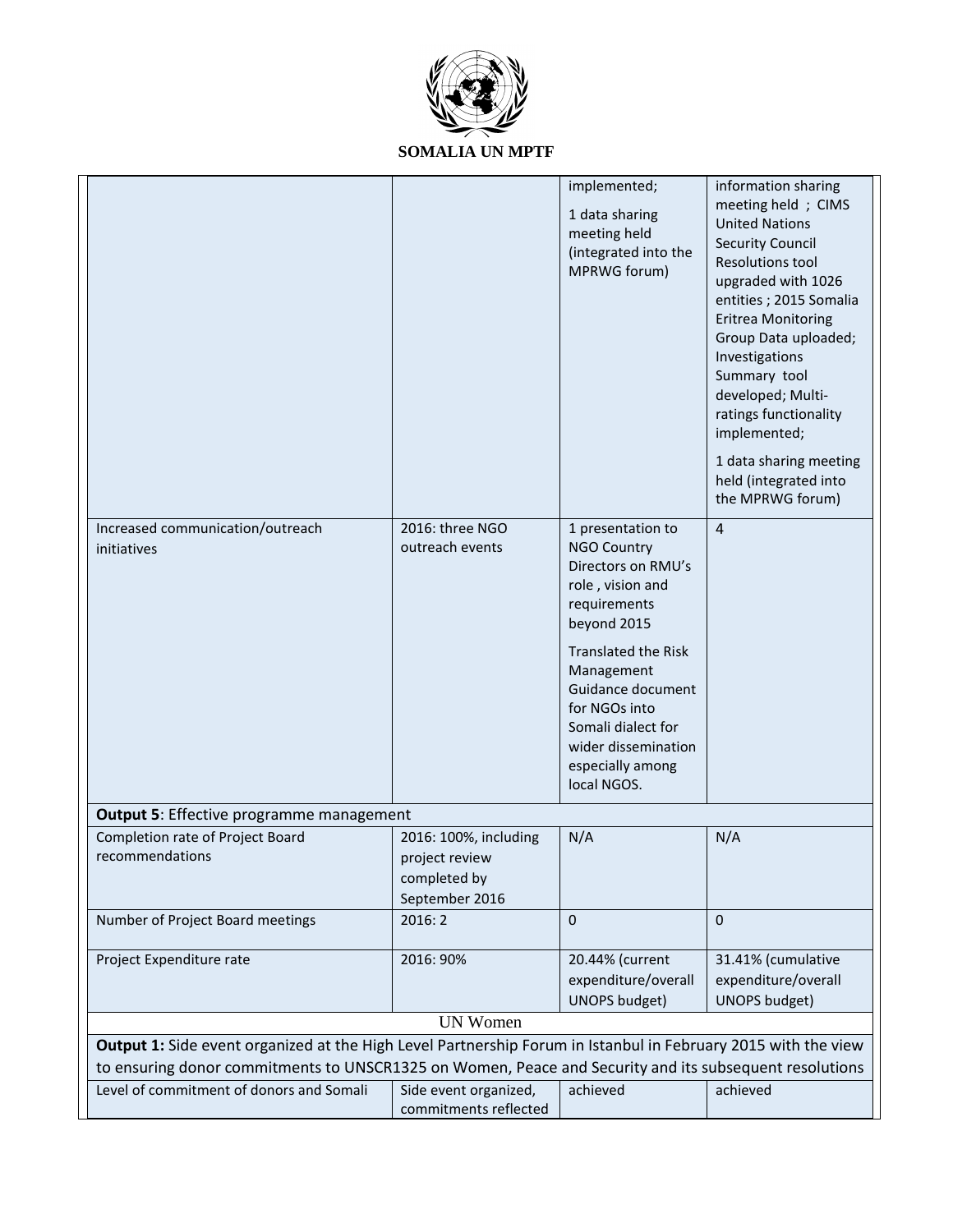

| government to WPS in side event report                                                                                                                                                                                                                                                                                           | in side event report                                                                                                   |                                                                                                                                                                                                       |                                                                                              |
|----------------------------------------------------------------------------------------------------------------------------------------------------------------------------------------------------------------------------------------------------------------------------------------------------------------------------------|------------------------------------------------------------------------------------------------------------------------|-------------------------------------------------------------------------------------------------------------------------------------------------------------------------------------------------------|----------------------------------------------------------------------------------------------|
| Output 2: Strategic monitoring and results framework established at PSG, MPTF and country level output level<br>on WPS                                                                                                                                                                                                           |                                                                                                                        |                                                                                                                                                                                                       |                                                                                              |
| Availability of M&ER support staff to PSG and<br><b>MPTF</b><br>M&E                                                                                                                                                                                                                                                              | One staff in place                                                                                                     | One staff in place                                                                                                                                                                                    | One staff in place                                                                           |
| WPS elements reflected in PSG and MPTF<br>M&E<br>framework                                                                                                                                                                                                                                                                       | Indicators in PSG and<br>UN MPTF M&E<br>framework developed<br>and<br>reported                                         | Initial discussion on<br>M&E framework for<br>NDP conducted but<br>no framework in<br>place yet                                                                                                       | Initial discussion on<br>M&E framework for<br>NDP conducted but no<br>framework in place yet |
| Output 3: Establishment of a national platform for coordination on WPS supported                                                                                                                                                                                                                                                 |                                                                                                                        |                                                                                                                                                                                                       |                                                                                              |
| Availability of an operational platform<br>Output 4: Support to the establishment of data collection and analytical capacity on gender issues within the<br>Somali government institutions, resulting in the issuing of the State of the Somali Women and Men Report.<br>Availability of State of Somali Women and<br>Men Report | One platform<br>operational and<br>addressing WPS<br>One flagship report<br>issued by a relevant<br>Somali institution | Draft JP document<br>addressing human<br>rights, women<br>peace and security<br>completed based on<br>roundtable<br>discussions<br>Delay. First stage<br>supported by UN-<br><b>WB Trust Fund not</b> | Draft JP doc completed<br>Not achieved.                                                      |
| Output 5: Revision of existing analytical work on the political economy of access to justice to include gender                                                                                                                                                                                                                   |                                                                                                                        | yet completed                                                                                                                                                                                         |                                                                                              |
| equality considerations and perspectives.                                                                                                                                                                                                                                                                                        |                                                                                                                        |                                                                                                                                                                                                       |                                                                                              |
| Availability of report                                                                                                                                                                                                                                                                                                           | one report<br>disseminated on the<br>political economy of<br>women's access<br>to justice                              | One initial report<br>issued (funded by<br>SIDA). Second study<br>(funded by<br>Enablers) advertised<br>and research firm<br>selected                                                                 | Not achieved.                                                                                |

# **NARRATIVE**

#### **UNDSS**

With UN MPTF support, UNDSS was able to maintain Medical Emergency Teams across Somalia, including in Dolow, where a number of UN agencies and international staff operate, and to secure replacements for security vehicles. On-going payments for the Airport Road security arrangements (through NISA) continued, with few security related incidents reported in the area throughout the reporting period, including during the high-risk Ramadan period.

**RCO**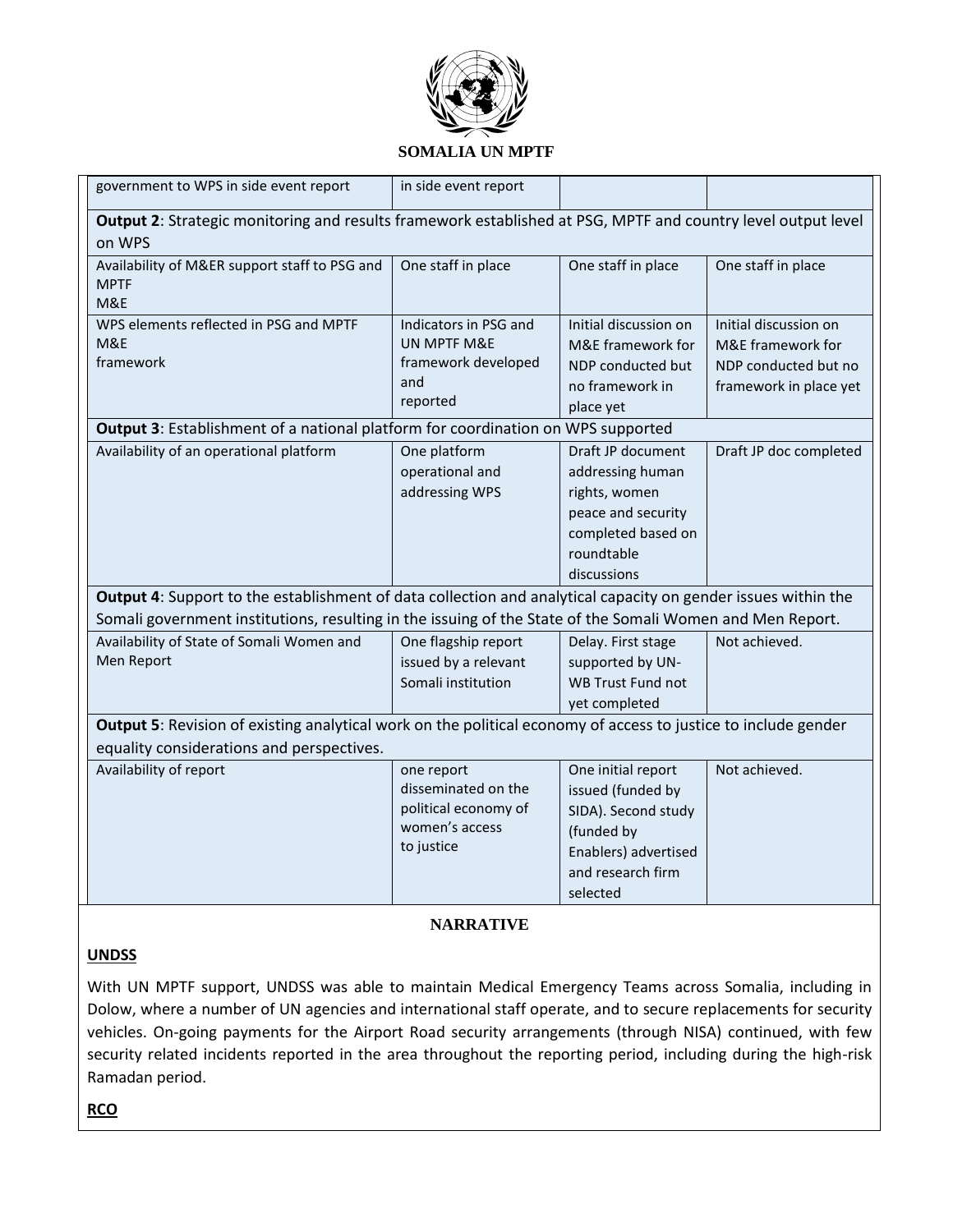

The RCO continued to provide support to the SDRF monthly meetings in Mogadishu and facilitated the organisation of the HALCF in Somaliland in June.

The RCO also coordinated the UN (including UNSOM) engagement in the NDP process, organising a series of FGS-UN roundtables and consolidating strategic level feedback to the first draft of the NDP, as well as to the negotiations over the post 2016 Compact arrangements.

The RCO supported the UN Programme Criticality Task Force undertaken in May following the increase in Risk Level in MIA.

Finally, the RCO continued to perform its MPTF Secretariat functions, with the release of the Q1 report, the Newsletter, and the convening of monthly donor briefings.

# **RMU**

During the reporting period, and in addition to standard functions, the RMU implemented its new project risk assessment service with the High Risk Prisoner Rehabilitation project in Baidoa.

The RMU, in partnership with UNSOM's Integrated Analysis Team (IAT) developed sector level risk assessments (Financial Sector). Two NGO trainings were conducted (Galkayo and Kismayo) for local NGOs.

The RMU also increased its engagement with the SIMAC group to support the production of harmonised geographical mapping data information that would be used by most in the Somali context.

Finally, the RMU secured its funding for September 2016-August 2017, with support from DFID, USAID, and Sweden. Donor funding to RMU now covers 44% of the unit's budget (down from 100% in 2014).

#### **UN Women**

HLPF in Istanbul achieved extensive attention to Women Peace and Security issues and the FGS demonstrated commitment to address this and to sign and ratify CEDAW. Support to strategic monitoring (50% of one staff, cofunded with SIDA) has allowed UN Women to engage actively in the draft NDP and in promoting improved attention to gender issues in the monitoring framework.

Discussions have also started with the Aid Coordination Unit to promote strategic attention to gender in the PSG WGs, with a draft Letter of Agreement for the development of a strategy for PSG WG engagement in ensuring pipeline programmes have sufficient attention to gender (aim is 15%). A draft joint programme for Human Rights Women Peace and Security has been developed and discussed at a Roundtable. Pipeline for SDRF planned for September.

Support to data collection for the State of Somali Women and men Report has been delayed as the first stage, funded by the UN-WB Trust Fund, was delayed due to difficulties of getting consultants. The Enablers fund was planned for the second stage. Given the delays we will discuss options for using these funds for alternative analytical work within the framework of Women Peace and Security. A first report on women's access to justice and security was completed for the HLPF, cost-shared by SIDA and Danida/Enablers. The second round of the study has been advertised and a consultant firm selected. The report will be completed by the end of November.

**Other Key Achievements** : N/A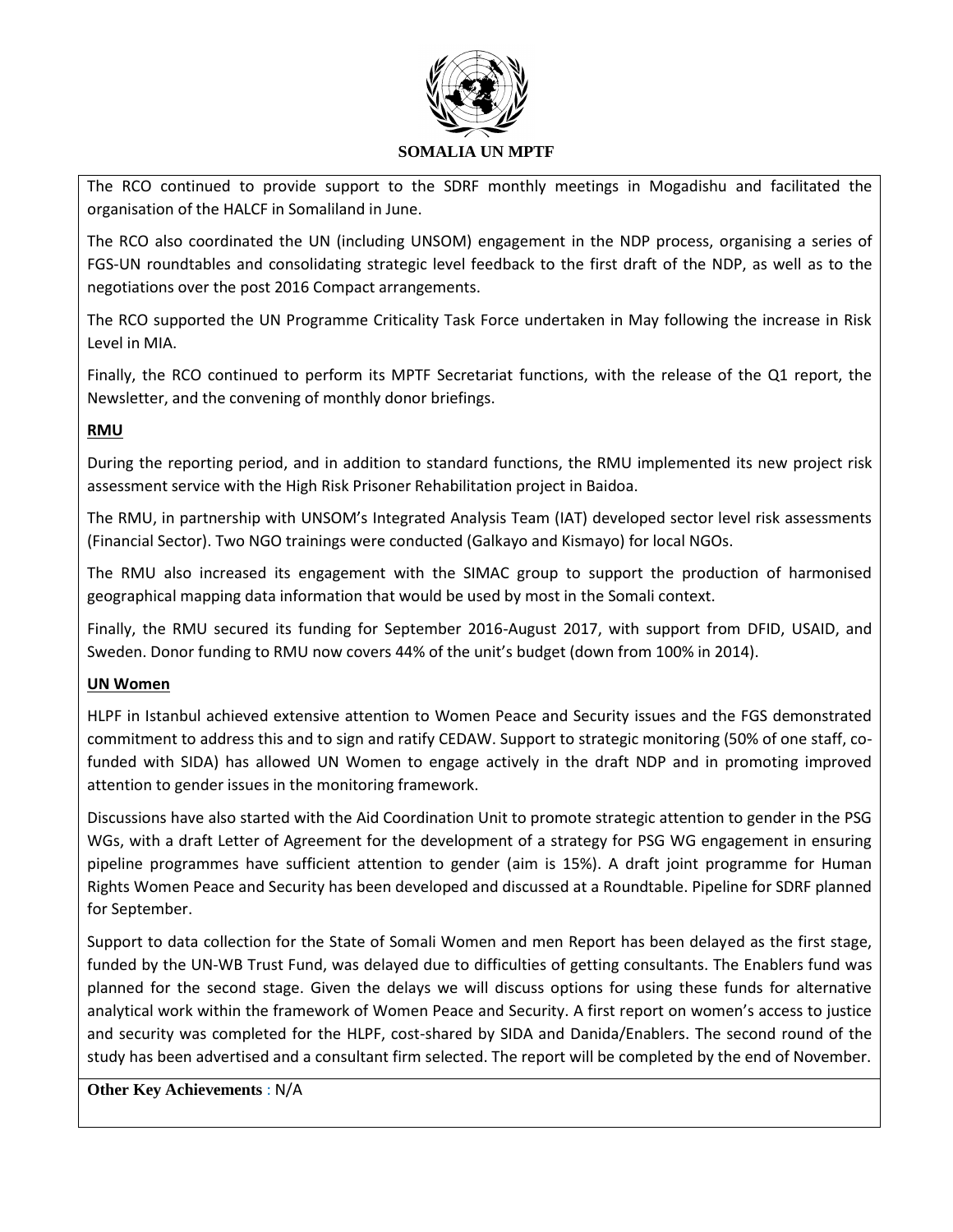

#### **Challenges (incl: Delays or Deviations) and Lessons Learnt:**

On the risk management side (RMU), progress towards a robust, common risk management framework continues to be sub-optimal, due to agency and partner reluctance to share information and/or participate in a number of collective initiatives.

Also, the State of Somali Women and Men report has been extensively delayed due to a delayed procurement process. UN-WB Trust Fund resources will fund the first stage and Danida funds would be used for the second stage. As the first stage is yet to be completed, it may be useful to discuss other options for these funds within the framework of WPS, for example one specific study is planned on women and security, looking into women and violent extremism. The study is already advertised and UN Women can use Danida/Enabler funds for this.

**Peacebuilding impact** *(for Joint Programmes receiving PBF funding only – briefly describe impact – achieved and/or intended – of activities that have been undertaken on peacebuilding and stability, with supporting evidence if/when available and relevant; include in particular assessment of theory of change – and the extent to which it is being validated or challenged – and assessment of gender related impact*): N/A

**Communications & Visibility** *–* UN Women arranged a breakfast meeting on Women Peace and Security at the HLPF in Istanbul, including an exhibition. The event was one of the highlights of the HLPF. UN Women also arranged a Brown Bag Lunch (co-funded with Sweden) for the discussions of the findings from the first stage of the study on women's access to justice and security. A roundtable was also arranged to brainstorm for the design of the joint programme on human rights, women, peace and security.

#### **Looking ahead**

#### **UNDSS**

N/A.

# **RCO**

In the coming months, the RCO will continue to coordinate UN engagement in the NDP and support its finalisation, with other UN agencies.

The RCO will intensify its dialogue with donors, in Somalia and at capital level, on the Cost of Delivery including through participation in policy level dialogues in Sweden. As the central unit in the Integrated Office of the DSRSG/RC/HC, the RCO will also continue to support a number of key strategic initiatives, namely: CRESTA, Food Security, Youth, and Durable Solutions.

The RCO will furthermore continue its support to the FGS and Regional States, in close collaboration with NGOs to develop a road map towards a harmonized regulatory framework for NGOs in Somalia

The RCO will also complete a research piece on stabilisation related strategic communications.

Finally, the RCO will accelerate the programming of the \$13million investment from the Peacebuilding Fund, and the review of the ISF (in anticipation of a new ISF or a revised ISF for 2017 onward).

#### **RMU**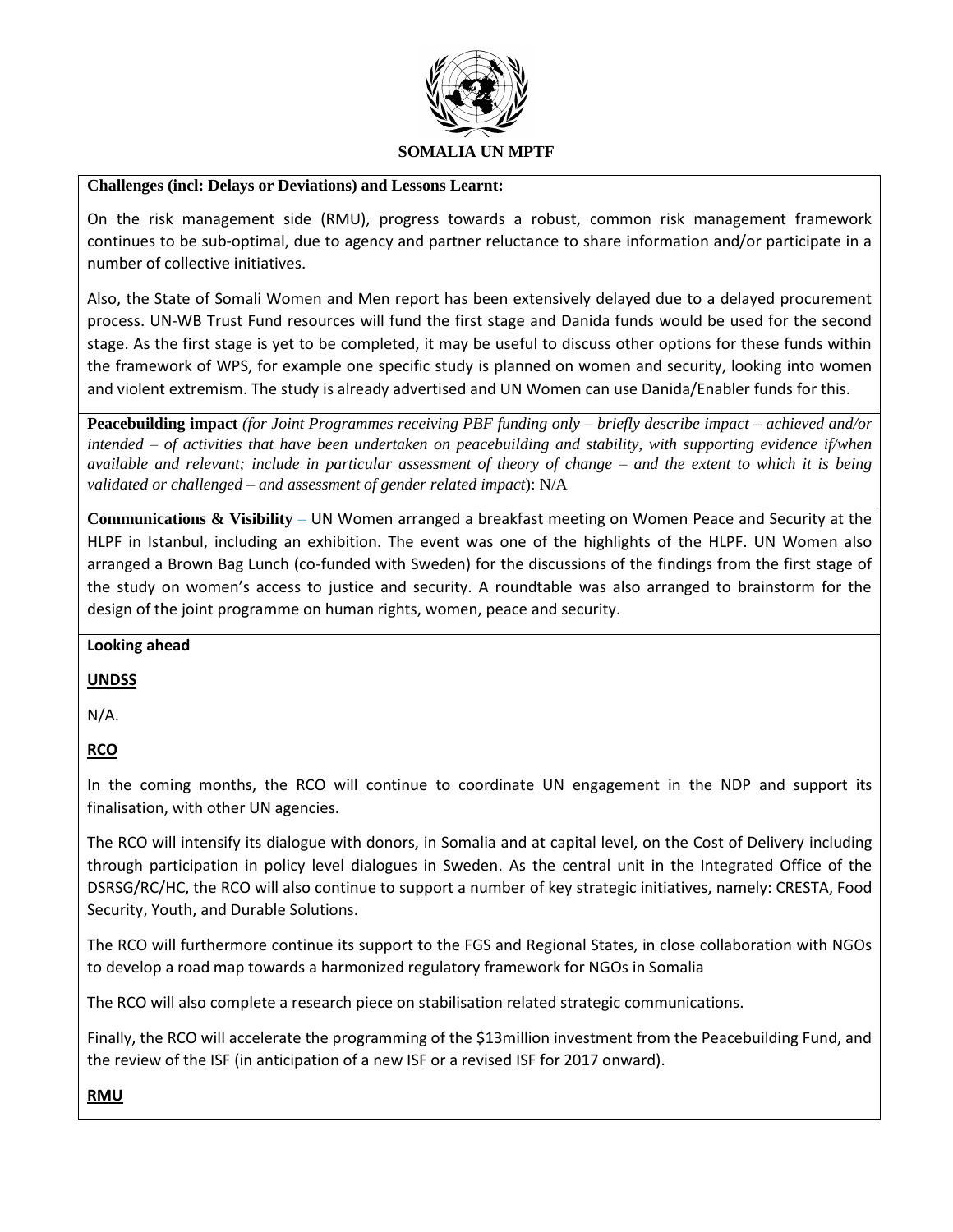

For the third quarter, the RMU will accelerate the production of risk assessments, including risk assessments designed to support projects and strategies. The CIMS database will continue to undergo upgrades.

In-class trainings will be delivered in Mogadishu for the WASH Cluster (international and local NGOs).

The RMG will present findings and recommendations from its analysis to the SDRF SC.

#### **UN Women**

UN Women plans to get the joint programme on Human Rights and Women Peace and Security pipelined to the SDRF during the next quarter. UN Women also plans to do a side event at UNGA on human rights, women peace and security, as a follow up to HLPF, depending on the political situation at that stage.